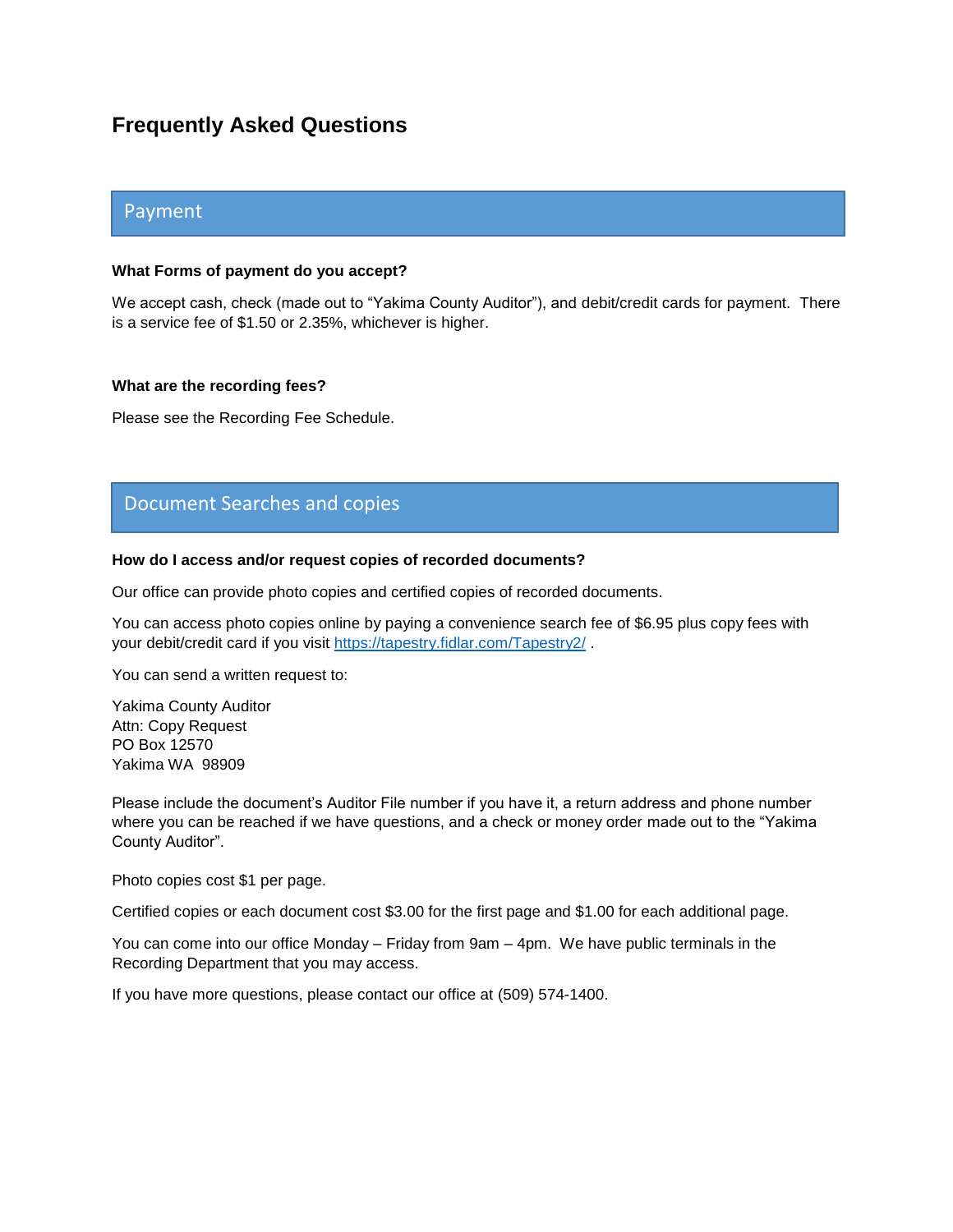# **Can you tell me who the owner of a piece of property is by parcel number or street address?**

We cannot tell you who the owner of a piece of property. Please contact the Assessor's Office via phone at (509) 575-1100 or online.

#### **How do I find an easement?**

Finding an easement can be one of the more difficult document searches, and will most likely need to be researched by a Title Company. To complete an easement search in our office, follow these steps:

Come into our office Monday – Friday, from 9am – 4pm

## **Where do I obtain information regarding divorce or probate records?**

Please contact the County Clerk's Office via phone (509) 574-1430.

#### **Where do I obtain property tax information?**

Please contact the County Treasurer's Office.

#### **Where do I obtain copies of birth and death records?**

Original birth and death records after 1907 are maintained by the Yakima County Health District, Vital records at (509) 575-4040 or access them online at www.doh.wa.gov. We have just an index book for records before 1907.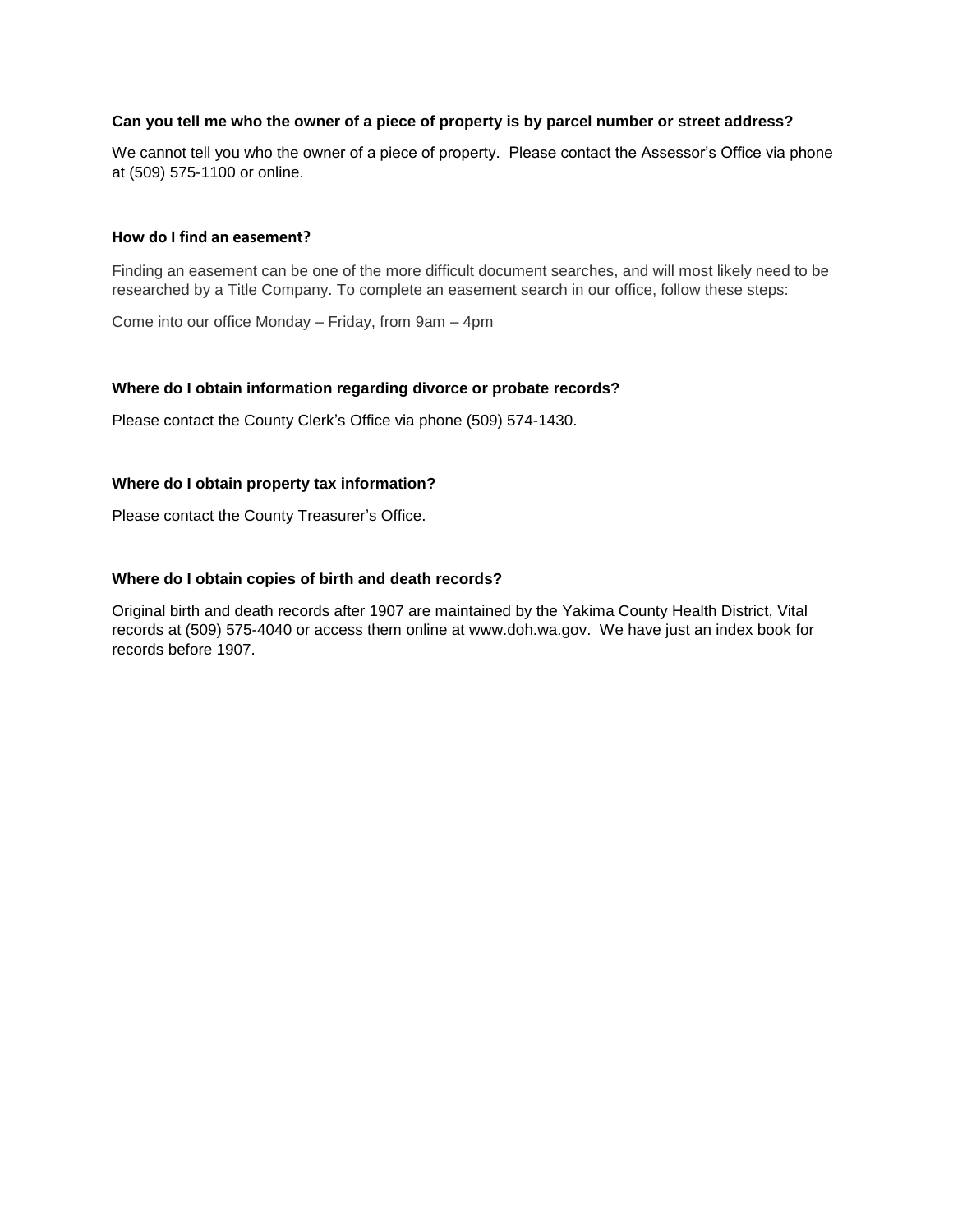# Deeds and Titles

#### **I paid off my house, what do I do next?**

When you pay off your home, you don't get the title for it like you do with a car. Instead, each time you pay off a loan, whether at the end of the 30-year mortgage or when refinancing your home, your bank will record a type of Reconveyance. A Reconveyance shows you have paid off a specific loan. If your bank does not provide you with a copy we can provide one for you.

## **I received a document in the mail that says "Reconveyance" or Substitution of Trustee and Full Reconveyance" on it. What is it?**

This means your Deed of Trust has been paid in full. You have either made the final payment on the mortgage for your property, or you refinanced your mortgage.

#### **How do I change the ownership of a piece of property?**

The Auditor's Office staff are not experts in real estate law and are prohibited from giving legal advice. We suggest you consult a real estate attorney or a title company about this matter.

#### **How do I remove or add a name from my property?**

The Auditor's Office staff are not experts in real estate law and are prohibited from giving legal advice. We suggest you consult a real estate attorney or a title company about this matter.

#### **How do I transfer property?**

The Auditor's Office staff are not experts in real estate law and are prohibited from giving legal advice. We suggest you consult a real estate attorney or a title company about this matter.

# **How do I do a title search?**

Our records are located by name (grantor / grantee) and date of recording. To ensure a title search is done completely and accurately we suggest you contact a title insurance company.

#### **Where do I obtain a form for recording purposes?**

We do not provide blank documents or forms. Most office supply or stationery stores, such as the Yakima Bindery, carry certain legal forms. You may also obtain forms at the Washington State Bar Association page. The recording requirements are found under RCW 65.04.045.